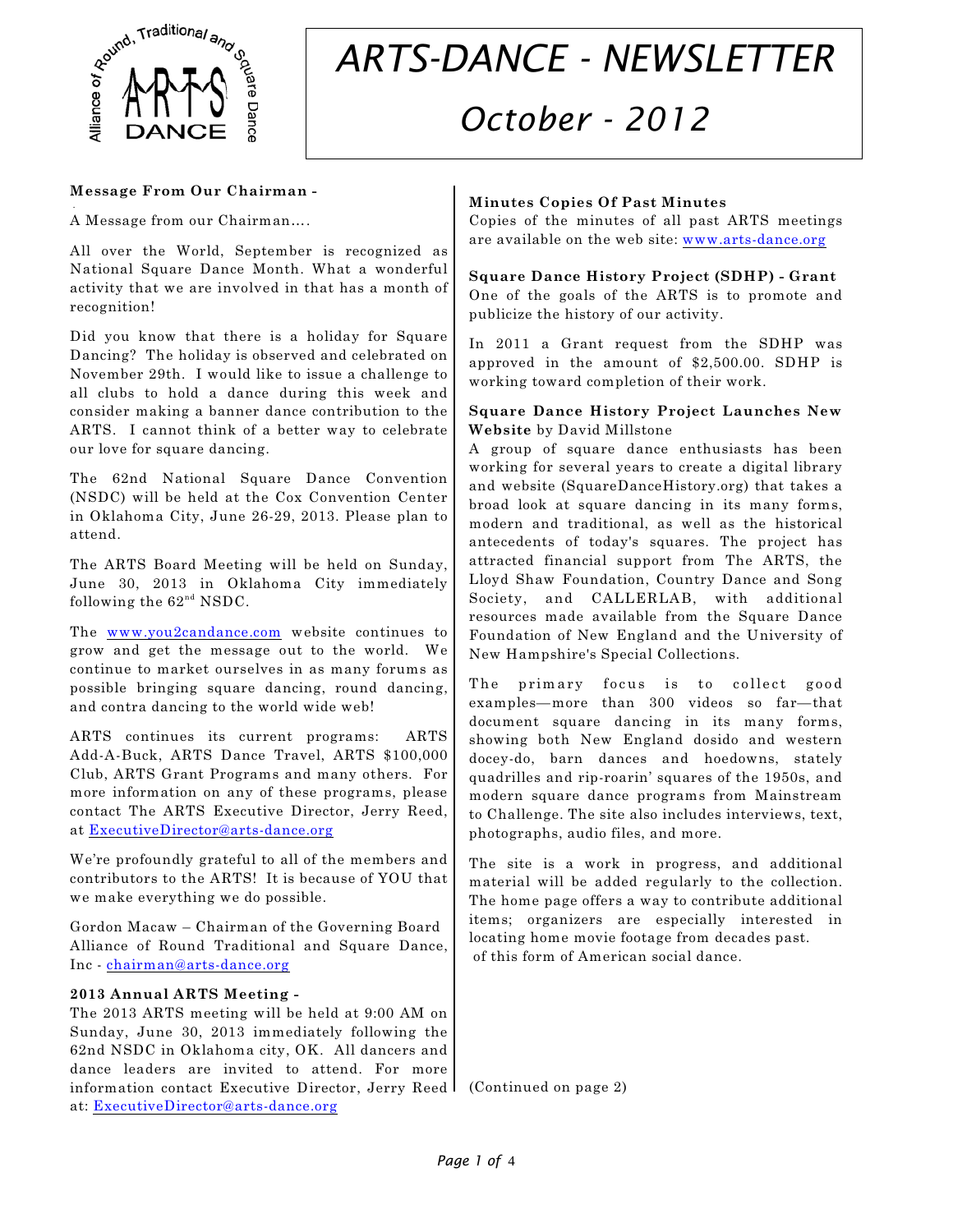Among the treats awaiting you:

- > A set of 100 high-definition videos filmed a year ago at Dare To Be Square, held at the John C. Campbell Folk School in Brasstown, NC, with six nationally-known square dance callers
- > Silent footage of southern Appalachian mountain squares filmed by Elizabeth Burchenal in the early 1930s
- > Black and white silent film (1955) showing square dances in Central City, Colorado, young dancers demonstrating Lloyd Shaw styling
- > Instructions for the Lancers Quadrille, and a demonstration of the dance in mid- $19^{th}$ century costume

#### **ARTS-DANCE - Education Grant Program-**

Our Educational Grant Program was established, to encourage various dance organizations to conduct Educational Seminars to help inform and educate attendees about various topics related to the activity and help promote ARTS-Dance. In addition to the other topics, the seminars MUST also cover who and what ARTS is and its goals and accomplishments. Any square, round, contra, clogging, or folk dance organization willing to present a program which includes explaining ARTS and its function in the dance community may apply for a grant.

Associations, organizations, or dance promoters may apply for an Educational Grant of up to \$200.00 (or up to 50% of the costs, whichever is less) to cover the costs to present a seminar. The seminar must include a session explaining the ARTS, its history, accomplishments, and current and future programs. This session can be a method to introduce ARTS to the dancing community, and further familiarize others with ARTS accomplishments and programs. A sign-in list of attendees must be circulated at the session, and if 10 or more attend, the session would qualify for a grant. If there are less than 10 attendees, the organization would not qualify for funds. Any consideration would be subject to availability of funds.

The leaders must complete the Educational Grant Form, which can be obtained from any ARTS officer or can be printed from the ARTS-Dance web site: [www.arts-dance.org](http://www.arts-dance.org). The application must be submitted to the ARTS Executive Director at 943 Tamarind, Rockledge FL 32955, or Email: [ExecutiveDirector@arts-dance.org](mailto:ExecutiveDirector@arts-dance.org) and must be received at least 60 days prior to the event. An estimate of expenses must be completed on the application.

#### **Facebook Account -**

The ARTS has established a Facebook account at: http://www.facebook.com/groups/139097599434143/. For more information contact Jim Weber at: [webmaster@arts-dance.org](mailto:webmaster@arts-dance.org)

The ARTS-Dance is a non-profit organization and is operated to generate public awareness and promote growth and acceptance of contemporary Square, Round, Traditional, Contra, Clog, Line & Folk Dancing..

#### **Education Grant Approved -**

The ARTS Officers recently approved an Educational Grant request to provide financial assistance to the 19th Biannual Prairie Conclave.

The conclave will be a fun weekend to share information and ideas, and education to help develop the square dance activity. This is the type event The ARTS supports through the grant program.

If your organization is planning a similar event we ask you to consider submitting an Educational Grant Request. For more information visit the ARTS web site: [www.arts-dance.org](http://www.arts-dance.org)

### **ARTS Email Tree -**

The ARTS has established an electronic system to help disseminate information directly to all dancers in the USA. Email tree representatives for over 30 states have agreed to serve as contact points for the ARTS Email Tree. The system will work as follows: 1) Information will be sent to the Email Tree Representatives (Reps), 2) The Email Reps will send the information to the people on their mailing list, 3) These people will send the information to the people on their mailing list, 4) The process will continue until the information is delivered to the dancers in the local clubs. If you would like to help, please contact the Executive Director, Jerry Reed at: [ExecutiveDirector@arts-dance.org](mailto:ExecutiveDirector@arts-dance.org) We welcome and value your comments.

The  $62<sup>nd</sup> NSDC$  will be held June 26-29, 2013 in Oklahoma City , OK - - - - - - The 2013 IAGSDC convention will be held July 4-7, 2013 in San Francisco, CA - - - - - - The 2013 USAWest convention will be held August 8- 10, 2013 in Boise, ID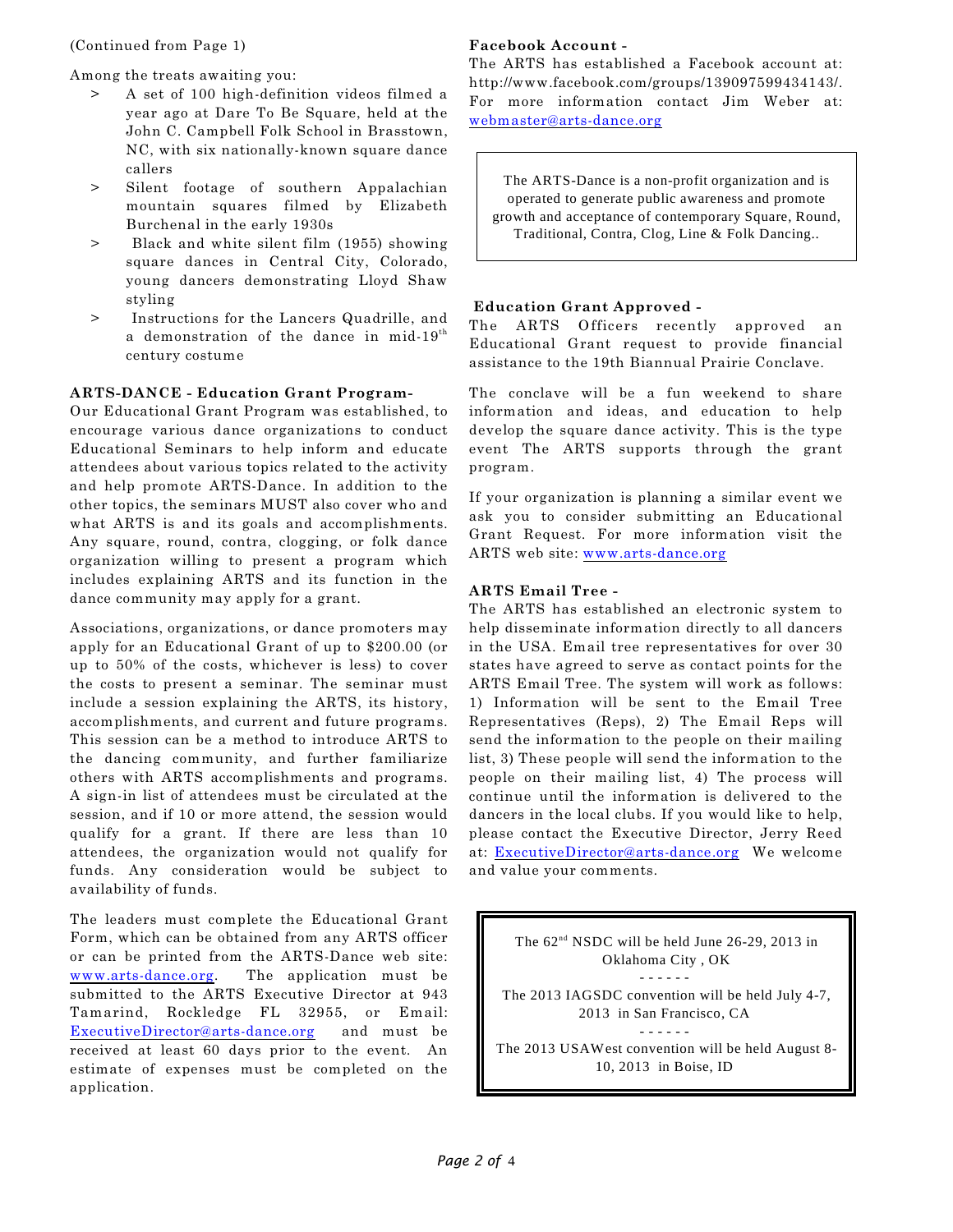#### **Dancing BackGrounder -**

Are you looking for an excellent way to introduce your friends to our wonderful activity? Well, we have just the thing. That document is the ARTS BACKGROUNDER

#### **Question -**

What is the BACKGROUNDER?

#### **Answer -**

The BACKGROUNDER is simply a single document detailing the basic facts explaining the significant physical, mental, and social benefits of the activity. It also summarizes our history, provides definitions for Round, Square, and Contra/Traditional Dancing. Also included is a historical time line showing the development and growth of these dance activities, including a brief listing of the major dance organizations which have joined to create the Alliance of Round, Traditional and Square-Dance (ARTS-Dance).

The BACKGROUNDER is not just a listing of information, it also provides interesting "Factoids about Square Dancing'" adding short facts of where our activity has been. It reports on how the activity has been portrayed in the media, including television and movies. Also included is identification of some of the more prominent Americans who have been involved with its development. To more readily show and represent our movement, the BACKGROUNDER includes multiple photos depicting the fun and its colorful aspects.

The focus of the BACKGROUNDER is to facilitate dancers who have the opportunity to deal with the media to inform them of what we dancers know full well - this is a terrific activity that is more than fun, it has multiple benefits. By providing the BACKGROUNDER to representatives of the media we can be assured that articles by them will have useful and ACCURATE facts to incorporate into their article or news report when they cover a dancing event.

This BACKGROUNDER also provides clubs or associations the ability to customize certain portions, such as contact information to identify local contacts.

BACKGROUNDERS are available to be downloaded from the ARTS-Dance.org website ([www.ARTS-](http://www.ARTS-Dance.org))[Dance.org](http://www.ARTS-Dance.org))) and will be available during National Square Dance Conventions and USAWest convention.

All dancers are encouraged to provide the BACKGROUNDER to non-dancing friends **ARTS-Dance Publicity -**

In spite of the efforts over the years, ARTS-Dance is still a relatively unknown entity to many dancers. To help explain who we are and some of our goals and accomplishments we present Educational Seminars during the NSDCs and USAWest conventions.

The ARTS administers a Grant Program to help dancer groups finance educational seminars or gatherings. For more information visit: [www.arts-dance.org](http://www.arts-dance.org)

#### **You2CanDance.com -**

The You2Can Dance web site was launched at the National Square Dance Convention in Louisville KY in June 2010. The site is up and operational at [www.you2candance.com](http://www.you2candance.com). There are three videos showing Modern Square Dancing, Round Dancing, and Contra Dancing, as well as detailed explanations of the three dance forms, Squares, Rounds, and Contras. Each section has a resource page for locating a caller, cuer, or club near you. The site is designed for those not already in the activity.

#### *WE NOW NEED YOUR HELP!!*

The problem we are having now is getting ALL of the known square, round, and contra clubs listed on the web site, as well as all of the callers and cuers that want to be listed. It is easy to get your club's info listed. Simply go to your state's "find a club" page and click on the line that says, "To add or update your club's listing" and fill in the requested information. The same goes for callers and cuers. We are asking you to check your own information and to pass the word along to everyone you know.

Listed below are ways to use the new web site to help promote dancing in your area. If you have any additional ideas, please send them also via the "contact us" button at the bottom of the home page.

#### *How to Use You 2 Can Dance*

- 1. Make you2candance.com your home page. Every time you go on line, you will register a "hit" to the site. This helps it move to the earlier pages when someone does a search.
- 2. If you have a web site, be sure to add a link to this site. The number of links to a web site is a major factor in moving it to the first few pages of search engines.

(Continued on page 4)